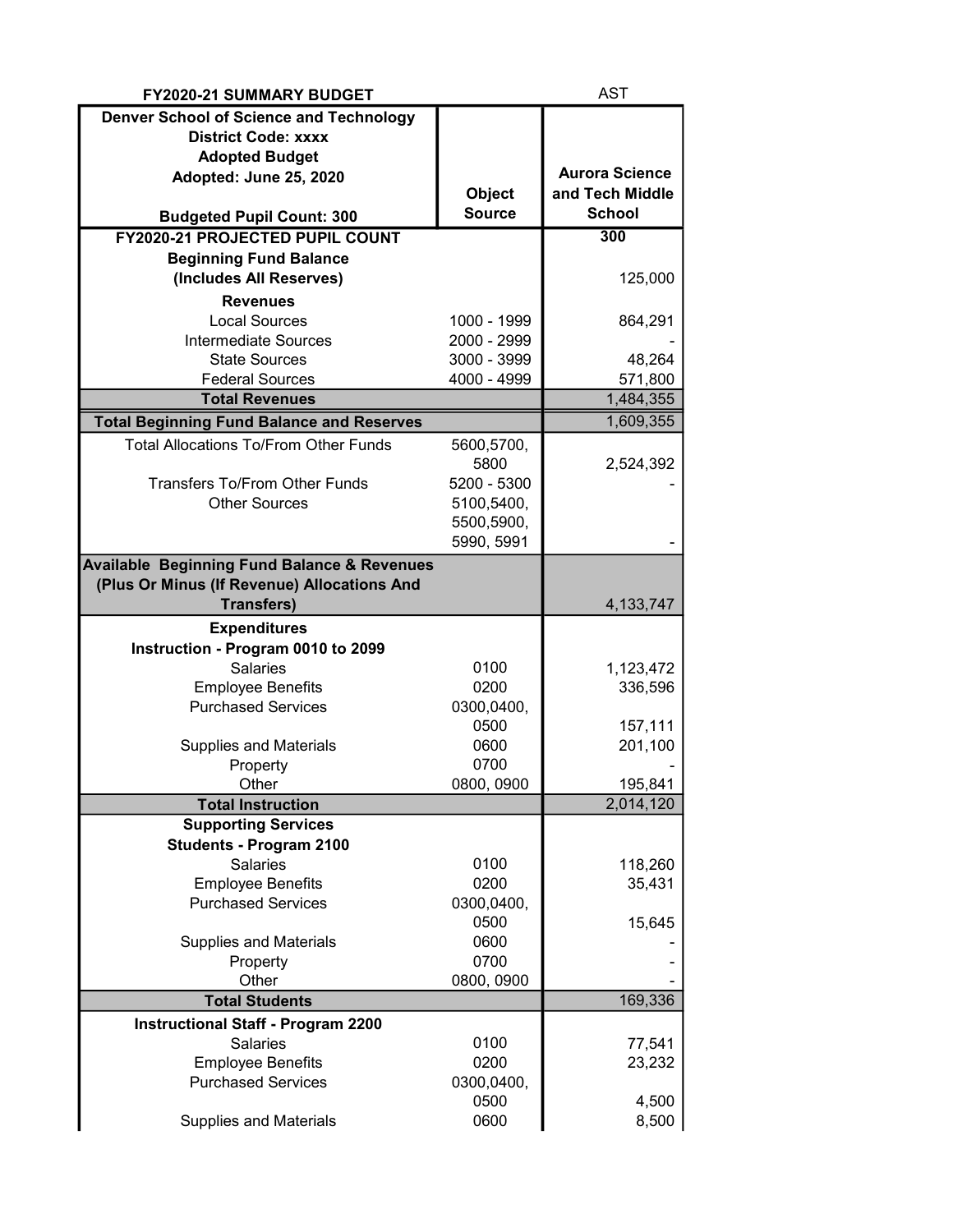| Property                                           | 0700       |         |
|----------------------------------------------------|------------|---------|
| Other<br><b>Total Instructional Staff</b>          | 0800, 0900 | 113,773 |
| General Administration - Program 2300,             |            |         |
| including Program 2303 and 2304                    |            |         |
| <b>Salaries</b>                                    | 0100       |         |
| <b>Employee Benefits</b>                           | 0200       |         |
| <b>Purchased Services</b>                          | 0300,0400, |         |
|                                                    | 0500       | 124,051 |
| <b>Supplies and Materials</b>                      | 0600       |         |
| Property                                           | 0700       |         |
| Other                                              | 0800, 0900 | 955     |
| <b>Total School Administration</b>                 |            | 125,006 |
| <b>School Administration - Program 2400</b>        |            |         |
| <b>Salaries</b>                                    | 0100       | 280,746 |
| <b>Employee Benefits</b>                           | 0200       | 84,112  |
| <b>Purchased Services</b>                          | 0300,0400, |         |
|                                                    | 0500       |         |
| <b>Supplies and Materials</b>                      | 0600       | 11,000  |
| Property                                           | 0700       |         |
| Other                                              | 0800, 0900 |         |
| <b>Total School Administration</b>                 |            | 375,858 |
| <b>Business Services - Program 2500, including</b> |            |         |
| Program 2501                                       |            |         |
| <b>Salaries</b>                                    | 0100       | 97,840  |
| <b>Employee Benefits</b>                           | 0200       | 29,313  |
| <b>Purchased Services</b>                          | 0300,0400, |         |
|                                                    | 0500       | 12,392  |
| <b>Supplies and Materials</b>                      | 0600       |         |
| Property                                           | 0700       |         |
| Other                                              | 0800, 0900 | 481,063 |
| <b>Total Business Services</b>                     |            | 620,608 |
| <b>Operations and Maintenance - Program 2600</b>   |            |         |
| <b>Salaries</b>                                    | 0100       |         |
| <b>Employee Benefits</b>                           | 0200       |         |
| <b>Purchased Services</b>                          | 0300,0400, |         |
|                                                    | 0500       | 343,200 |
| <b>Supplies and Materials</b>                      | 0600       |         |
| Property                                           | 0700       | 244,045 |
| Other                                              | 0800, 0900 |         |
| <b>Total Operations and Maintenance</b>            |            | 587,245 |
| <b>Student Transportation - Program 2700</b>       |            |         |
| <b>Salaries</b>                                    | 0100       |         |
| <b>Employee Benefits</b>                           | 0200       |         |
| <b>Purchased Services</b>                          | 0300,0400, |         |
|                                                    | 0500       |         |
| <b>Supplies and Materials</b>                      | 0600       | 1,000   |
| Property                                           | 0700       | 1,800   |
| Other                                              | 0800, 0900 | 2,800   |
| <b>Total Student Transportation</b>                |            |         |
| Central Support - Program 2800, including          |            |         |
| Program 2801                                       |            |         |
| <b>Salaries</b>                                    | 0100       |         |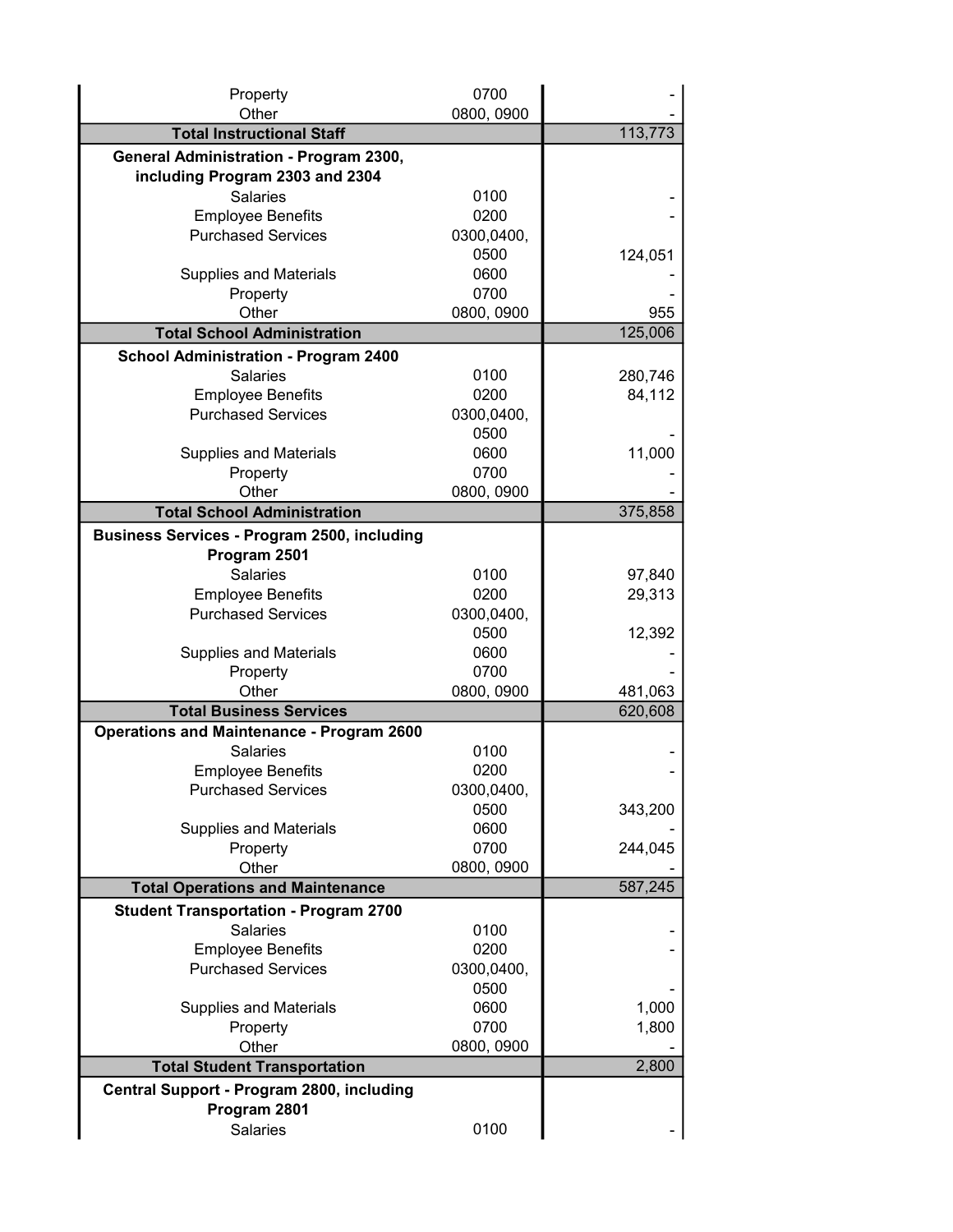| <b>Employee Benefits</b>                    | 0200       |           |
|---------------------------------------------|------------|-----------|
| <b>Purchased Services</b>                   | 0300,0400, |           |
|                                             | 0500       |           |
| <b>Supplies and Materials</b>               | 0600       |           |
| Property                                    | 0700       |           |
| Other                                       | 0800, 0900 |           |
| <b>Total Central Support</b>                |            |           |
| <b>Other Support - Program 2900</b>         |            |           |
| <b>Salaries</b>                             | 0100       |           |
| <b>Employee Benefits</b>                    | 0200       |           |
| <b>Purchased Services</b>                   | 0300,0400, |           |
|                                             | 0500       |           |
| <b>Supplies and Materials</b>               | 0600       |           |
| Property                                    | 0700       |           |
| Other                                       | 0800, 0900 |           |
| <b>Total Other Support</b>                  |            |           |
| Food Service Operations - Program 3100      |            |           |
| <b>Salaries</b>                             | 0100       |           |
| <b>Employee Benefits</b>                    | 0200       |           |
| <b>Purchased Services</b>                   | 0300,0400, |           |
|                                             | 0500       |           |
| <b>Supplies and Materials</b>               | 0600       |           |
| Property                                    | 0700       |           |
| Other                                       | 0800, 0900 |           |
| <b>Total Other Support</b>                  |            |           |
| <b>Enterprise Operations - Program 3200</b> |            |           |
| <b>Salaries</b>                             | 0100       |           |
| <b>Employee Benefits</b>                    | 0200       |           |
| <b>Purchased Services</b>                   | 0300,0400, |           |
|                                             | 0500       |           |
| <b>Supplies and Materials</b>               | 0600       |           |
| Property                                    | 0700       |           |
| Other                                       | 0800, 0900 |           |
| <b>Total Enterprise Operations</b>          |            |           |
| <b>Community Services - Program 3300</b>    |            |           |
| <b>Salaries</b>                             | 0100       |           |
| <b>Employee Benefits</b>                    | 0200       |           |
| <b>Purchased Services</b>                   | 0300,0400, |           |
|                                             | 0500       |           |
| <b>Supplies and Materials</b>               | 0600       |           |
| Property                                    | 0700       |           |
| Other                                       | 0800, 0900 |           |
| <b>Total Community Services</b>             |            |           |
| <b>Education for Adults - Program 3400</b>  |            |           |
| Salaries                                    | 0100       |           |
| <b>Employee Benefits</b>                    | 0200       |           |
| <b>Purchased Services</b>                   | 0300,0400, |           |
|                                             | 0500       |           |
| <b>Supplies and Materials</b>               | 0600       |           |
| Property                                    | 0700       |           |
| Other                                       | 0800, 0900 |           |
| <b>Total Education for Adults Services</b>  |            |           |
| <b>Total Supporting Services</b>            |            | 1,994,626 |
|                                             |            |           |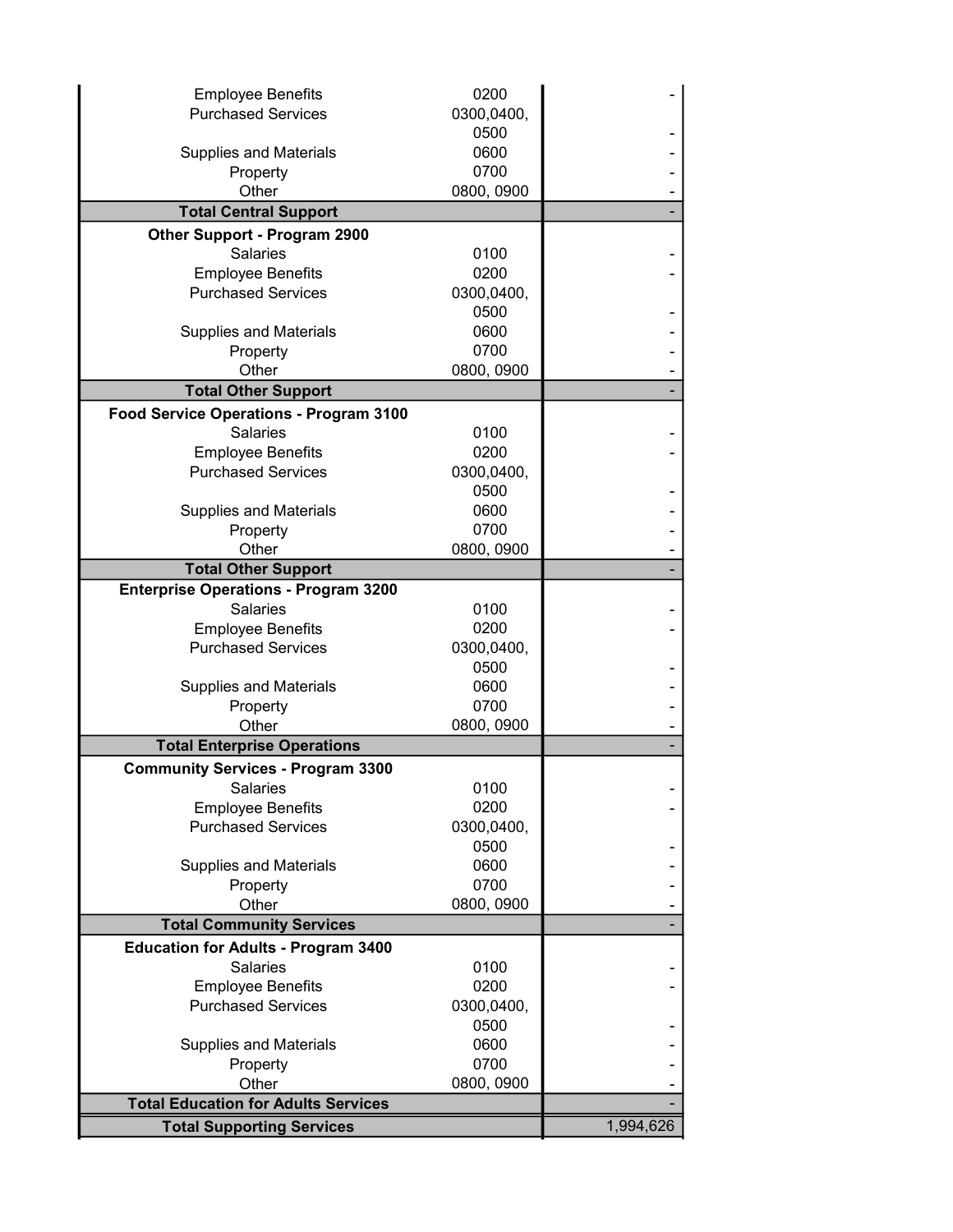| Property - Program 4000                              |            |           |
|------------------------------------------------------|------------|-----------|
| <b>Salaries</b>                                      | 0100       |           |
| <b>Employee Benefits</b>                             | 0200       |           |
| <b>Purchased Services</b>                            | 0300,0400, |           |
|                                                      | 0500       |           |
| <b>Supplies and Materials</b>                        | 0600       |           |
| Property                                             | 0700       |           |
| Other                                                | 0800, 0900 |           |
| <b>Total Property</b>                                |            |           |
| Other Uses - Program 5000s - including               |            |           |
| <b>Transfers Out and/or Allocations Out as an</b>    |            |           |
| expenditure                                          |            |           |
| <b>Salaries</b>                                      | 0100       |           |
| <b>Employee Benefits</b>                             | 0200       |           |
| <b>Purchased Services</b>                            | 0300,0400, |           |
|                                                      | 0500       |           |
| <b>Supplies and Materials</b>                        | 0600       |           |
| Property                                             | 0700       |           |
| Other                                                | 0800, 0900 |           |
| <b>Total Other Uses</b>                              |            |           |
| <b>Total Expenditures</b>                            |            | 4,008,746 |
| <b>APPROPRIATED RESERVES</b>                         |            |           |
| Other Reserved Fund Balance (9900)                   | 0840       |           |
| Other Restricted Reserves (932X)                     | 0840       |           |
| Reserved Fund Balance (9100)                         | 0840       |           |
| District Emergency Reserve (9315)                    | 0840       |           |
| Reserve for TABOR 3% (9321)                          | 0840       |           |
| Reserve for TABOR - Multi-Year Obligations (9322)    |            |           |
|                                                      | 0840       |           |
| <b>Total Reservies</b>                               |            |           |
| <b>Total Expenditures and Reserves</b>               |            | 4,008,746 |
| <b>BUDGETED ENDING FUND BALANCE</b>                  |            |           |
| Non-spendable fund balance (9900)                    | 6710       |           |
| Restricted fund balance (9990)                       | 6720       |           |
| TABOR 3% emergency reserve (9321)                    | 6721       | 120,262   |
| TABOR multi year obligations (9322)                  | 6722       |           |
| District emergency reserve (letter of credit or real |            |           |
| estate) (9323)                                       | 6723       |           |
| Colorado Preschool Program (CPP) (9324)              | 6724       |           |
| Full day kindergarten reserve (9325)                 | 6725       |           |
| Risk-related / restricted capital reserve (9326)     | 6726       |           |
| BEST capital renewal reserve (9327)                  | 6727       |           |
| Committed fund balance (9900)                        | 6750       |           |
| Committed fund balance (15% limit) (9200)            | 6750       |           |
| Assigned fund balance (9900)                         | 6760       |           |
| Unassigned fund balance (9900)                       | 6770       | 4,739     |
| Net investment in capital assets (9900)              | 6790       |           |
| Restricted net position (9900)                       | 6791       |           |
| Unrestricted net position (9900)                     | 6792       |           |
| <b>Total Ending Fund Balance</b>                     |            | 125,001   |